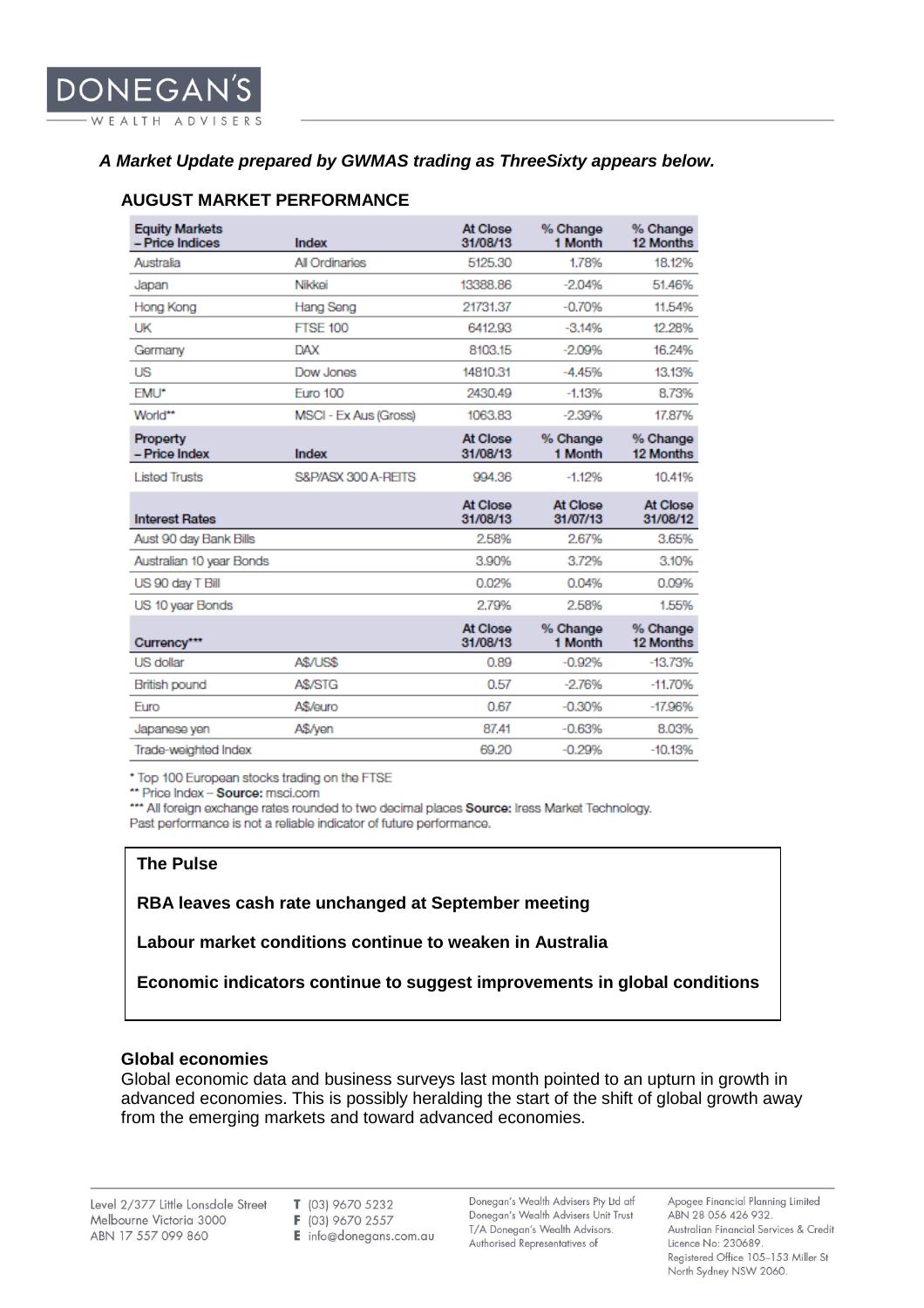# **US**

Over in the US, Gross Domestic Product (GDP) in the June quarter grew by 0.4%, for an annualised rate of 1.7%. While only a modest rate of growth, the result was above expectations and represents an acceleration of growth from the (downwardly revised) March quarter.

The June GDP result, combined with revisions to previous quarters, suggests an upward trend to GDP growth this year - although it has occurred off a lower base.

From a jobs perspective, the July employment report showed yet another solid month of growth and a further decline in the unemployment rate. While these are the two main labour market indicators, some other measures, such as the employment to population ratio, have been weaker.

While inflation was weaker in the June quarter and remains well below the Federal Reserve's long-term objective, monthly growth in the Personal Consumption Expenditure price index strengthened in May and June.

In his post-meeting press conference in June, the Federal Reserve Chairman, Ben Bernanke, raised the prospect of QE tapering - a reduction in the size of Federal asset purchases in 'measured steps'. Bernanke suggested this would start later this year in the context of continuing job gains, economic growth over the next few quarters and inflation moving back towards 2%.

Housing continued to be the stand-out sector in the June quarter, growing by 3.2%, to be almost 15% higher than a year ago. Notwithstanding the strong growth, it is still off a low base, and the level of activity still remains very low by historical standards.

## **Europe**

Some of the economic indicators in the recession-hit Eurozone are looking less negative with the European Central Bank (ECB) seeing a stabilisation in economic activity at low levels.

The ECB has also suggested that it's in no hurry to lift its low interest rates either. Over an extended period it envisages rates either staying the same or falling - as it expects inflationary pressures to stay modest into the medium-term.

Eurozone industrial production rose 0.7% in June, after contracting 0.2% in May. The figure was slightly below expectations but still provides support for a return to overall growth in the Eurozone. GDP rose 0.3% during the second quarter following three quarters of no growth.

## **China**

The Chinese economy is showing signs of stabilising with trade data coming in somewhat above expectations, including much stronger import growth pointing to a pick up in domestic demand. These results were consistent with slight improvements in other indicators such as industrial production and business investment, although retail sales growth eased.

China's leadership has confirmed a growth target of 7.5% this year, while implying a floor of 7% - the rate necessary to achieve prosperity goals by 2020 and maintain stable employment.

Industrial production growth accelerated in July, consistent with the improved trade data and other partial indicators. Annual growth accelerated to 9.7% in July, although this is still well below the long run average.

F (03) 9670 2557

 $E$  info@donegans.com.au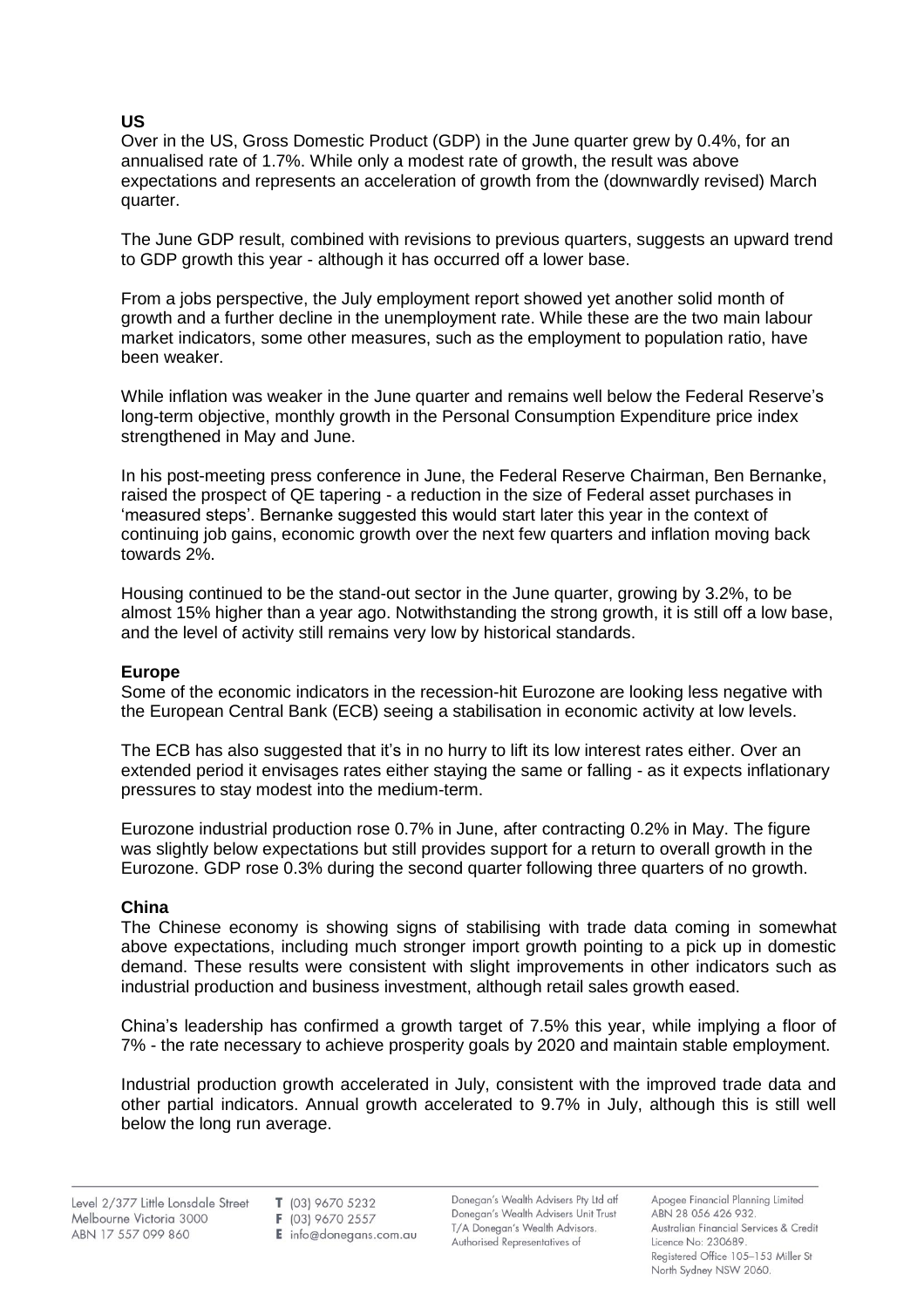The Manufacturing Purchasing Managers Indexes were mixed during the month, with the official index showing improvement, rising to 50.3 from 50.1 the previous month. In contrast, the Markit index, representative of small and medium-sized firms, deteriorated further in the month to 47.7, from 48.2 in July.

Turning to consumption, nominal retail sales growth was somewhat disappointing in July, easing slightly to 13.2% - down from 13.3%. The result was below market expectations of 13.5% and the government's target rate of 14.5% for 2013. The slowdown is relatively consistent with deterioration in consumer confidence.

## **Asia region**

Over in Japan, the combination of fiscal stimulus, central bank asset purchases and a lower Yen appears to have triggered an upturn in economic growth, with exports, consumer spending and business conditions all moving up. However, there have been a few recent setbacks with second quarter growth of 2.6% coming in below expectations (3.6%).

India has also slowed significantly with annual growth halving from around 10% in the first half of 2010 to around 5% in early 2013. The softening in growth is not surprising given the region is very open economically, highly trade dependant and has a business cycle that often mirrors that of the big advanced economies that have traditionally bought many of its exports. This time, the slowdown in Chinese growth has also impacted on all of East Asia by eroding its import demand.

## **Australia**

In domestic news, the latest NAB survey showed that business conditions in July remained at a four-year low and confidence fell to the lowest level in eight months. Conditions were especially weak in manufacturing (despite the lower Australian dollar), construction, mining and retail.

On the jobs front, official Australian Bureau of Statistics data is beginning to paint a weaker picture of labour market conditions. In July, the number of people employed fell by 10,200, more than undoing the previous month's rise. When combined with a fall in the participation rate, the unemployment rate was unchanged, and remained at a four year high of 5.7%.

Over to housing, and while there are signs of a resurgence in house price growth, the benefit of lower interest rates is likely to continue to struggle against a deteriorating labour market and worries about job security.

Inflationary data for the June quarter remained soft, and keeps the door open for further monetary policy easing in the coming months. Annual inflation was 2.4% in the June quarter – still well within the RBA's 2-3% target range.

While the RBA lowered the cash rate by 25 basis points to 2.50% at its August meeting, the reduction only confirms RBA Governor Glenn Stevens' sober outlook for the Australian economy.

While the lower Australian dollar and accommodative monetary policy settings should provide some relief for trade-exposed sectors, and assist a rebalancing of growth towards greater sustainability over time, the exchange rate is still historically high.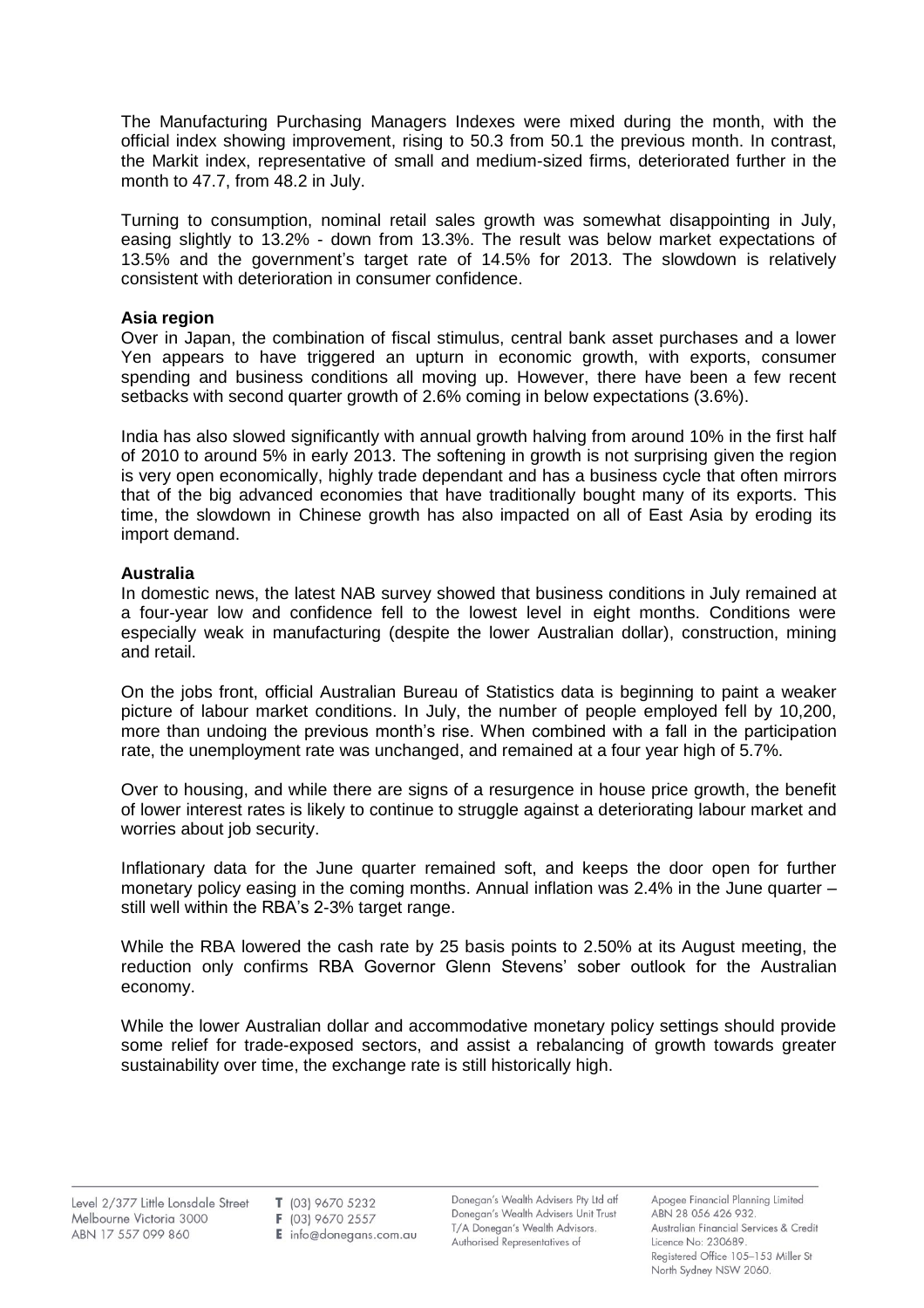#### **Equity markets**

Despite a benign FY2013 corporate reporting season, the Australian equity market posted a positive return for August.

Global markets weren't as fortunate, with mixed economic data providing little motivation for major markets to move forward.

The Australian dollar continued its downward trend over recent times.

#### **Australian Equities**

|                   | Index/Benchmark (% pa)        | 1 Yr   | 3 Yrs    | 5 Yrs    | 7 Yrs    |
|-------------------|-------------------------------|--------|----------|----------|----------|
| <b>Australian</b> | S&P/ASX 300 Acc.              | 23.63% | 9.83%    | 4.46%    | 4.85%    |
|                   | S&P/ASX 50 Acc.               | 26,00% | 11.44%   | 5.91%    | 5.93%    |
|                   | S&P/ASX Small Ordinaries Acc. | 4.10%  | $-0.24%$ | $-2.61%$ | $-0.37%$ |

The Australian market continued to trend higher in August, with the S&P/ASX 300 Accumulation Index posting a solid return of 2.5%.

The S&P/ASX All Ordinaries Index was also higher in August, with a 1.8% rise. Over the rolling 12 month period to 31 August 2013 the index has returned 18.1%.

For the 12 months to 31 August 2013, the S&P/ASX 300 Accumulation Index posted strong gains of 23.6%, while the large market caps, comprising the S&P/ASX 50 Accumulation Index, performed even better returning 26.0%.

The shift from the traditionally defensive yield based sectors to the Materials, Energy and Consumer Discretionary sectors continued in August.

The Energy and Consumer Discretionary sectors posted the highest gains for the month, returning 5.2% and 5.1% respectively.

The Property and Telecommunications sectors were the worst performing sectors in August, with -0.1% and 0.8% respectively.

| <b>Sector</b>                   | 1 Mth   | 3 Mths  | 1 Yr  |
|---------------------------------|---------|---------|-------|
| <b>Energy</b>                   | 5.2%    | 5.3%    | 11.9% |
| <b>Materials</b>                | 4.0%    | 2.2%    | 5.2%  |
| <b>Industrial</b>               | 4.7%    | 3.5%    | 18.8% |
| <b>Consumer Discretionary</b>   | 5.1%    | 9.7%    | 43.6% |
| <b>Consumer Staples</b>         | 3.7%    | 4.6%    | 21.1% |
| <b>Health Care</b>              | 3.0%    | 9.1%    | 38.1% |
| <b>Financials (ex Property)</b> | 1.1%    | 8.0%    | 35,0% |
| <b>Info Tech</b>                | 2.8%    | $-2.9%$ | 19.9% |
| <b>Telcos</b>                   | 0.8%    | 6.4%    | 35.6% |
| <b>Utilities</b>                | 1.3%    | 1.7%    | 13.2% |
| <b>Property</b>                 | $-0.1%$ | $-1.7%$ | 16.7% |

Level 2/377 Little Lonsdale Street Melbourne Victoria 3000 ABN 17 557 099 860

T (03) 9670 5232

F (03) 9670 2557

E info@donegans.com.au

Donegan's Wealth Advisers Pty Ltd atf Donegan's Wealth Advisers Unit Trust T/A Donegan's Wealth Advisors. Authorised Representatives of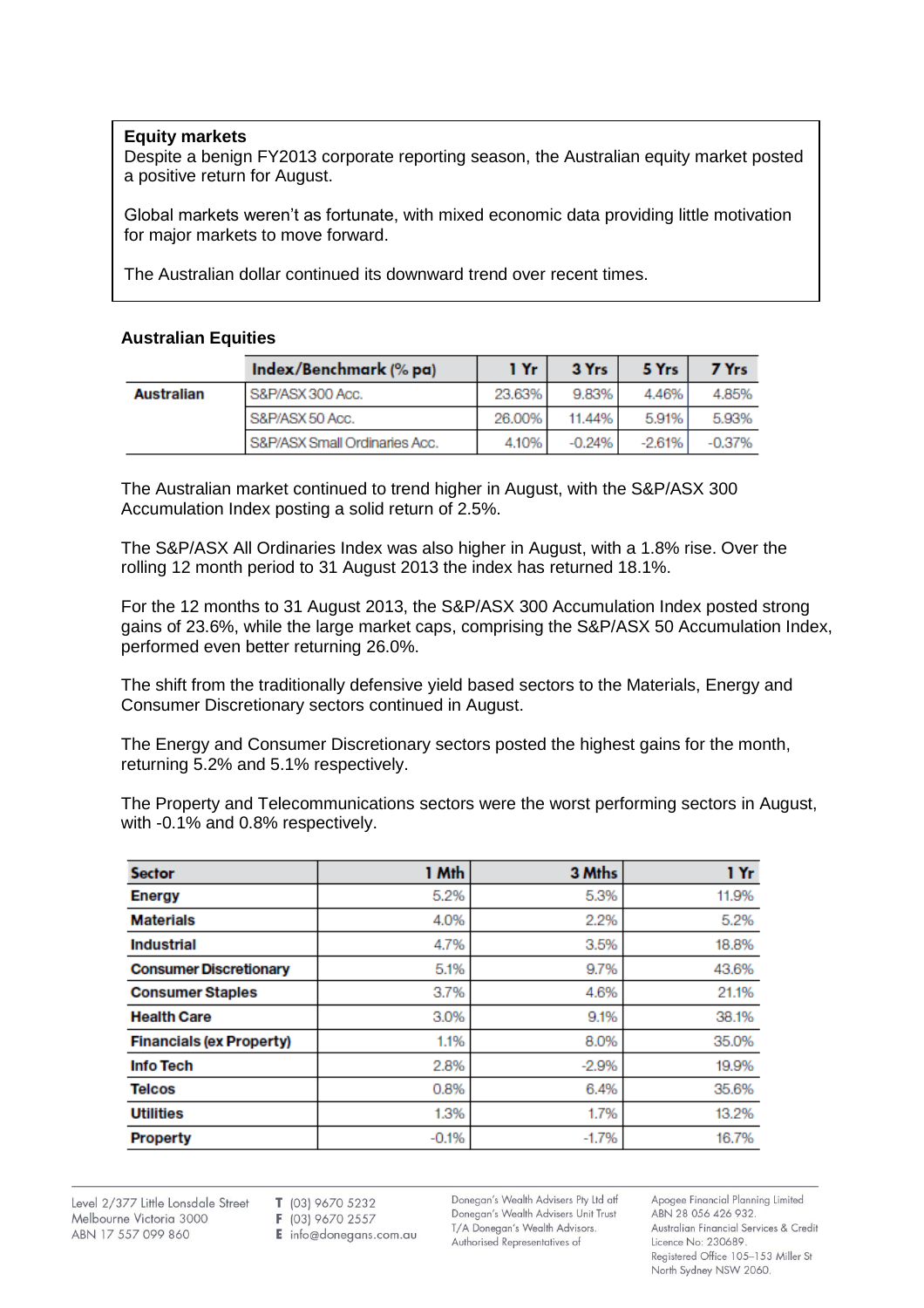## **Big movers this month**

Going up: Energy 5.2% Going down: Property -0.1%

## **Global equities**

|          | Index/Benchmark (% pa)           | 1 Yr   | 3 Yrs  | 5 Yrs | 7 Yrs    |
|----------|----------------------------------|--------|--------|-------|----------|
| Global   | MSCI World Ex Aus Acc. (\$A)     | 18,40% | 12.08% | 4.12% | 3.31%    |
|          | MSCI World Index Hedged (\$A)    | 36.62% | 10.78% | 1.55% | $-0.82%$ |
|          | MSCI World Small Cap (\$A)       | 27.18% | 16.39% | 7.83% | 5.01%    |
| Emerging | MSCI Emerging Mkts Free          | 16.65% | 1.06%  | 1.20% | 3.21%    |
|          | MSCI AC Far East Free (ex Japan) | 25.76% | 5.81%  | 5.31% | 5.22%    |

The MSCI World (ex-Australia) Accumulation Index was down -2.4% in August, going against its positive run for the year.

The US Dow Jones fell from its all-time high and posted a -4.5% loss in August as ongoing economic uncertainty did little to provide the market with confidence regarding the pace of the recovery.

Despite the fall, most of the major equity markets have posted double digit returns over the past 12 months.

The Nikkei has been a standout performer over the past 12 months, returning 51.5% to 31 August, and was one of the few indexes to post a positive return in August, up 1.8%.

#### **Property**

|            | Index/Benchmark (% pa)     | 1 Yr   | 3 Yrs  | 5 Yrs    | 7 Yrs     |
|------------|----------------------------|--------|--------|----------|-----------|
| Australian | S&P/ASX 300 A-REIT Acc     | 16.70% | 11.36% | $-0.75%$ | $-3.59\%$ |
| Global     | UBS Global Investors Index | 18.52% | 11.09% | 2.46%    | $-1.1196$ |

In August, the S&P/ASX 300 A-REIT Accumulation Index posted a -0.1% decline, continuing the recent downward trend.

On a 12 month rolling basis, property continues to underperform compared to the ASX 300 Accumulation Index as investors continue to be attracted to more cyclical sectors. The S&P/ASX 300 A-REIT Accumulation Index is up 16.7% on a 12 month basis, while the ASX 300 Accumulation Index rose 23.6%.

Over the long-term, global property has outperformed the Australian listed property sector.

#### **Fixed interest**

|            | Index/Benchmark (% pa)          | 1 Yr   | 3 Yrs | 5 Yrs | 7 Yrs |
|------------|---------------------------------|--------|-------|-------|-------|
| Australian | UBS Composite 0 + Years         | 2.30%  | 6.25% | 7.10% | 6.76% |
|            | Australian 90 Day Bank Bill     | 3.00%  | 4.04% | 4.09% | 4.92% |
| Global     | BarCap Global Aggregate Index   | 12.05% | 2.16% | 3.45% | 2.79% |
|            | BarCap Global Ag,. Index Hedged | 2.84%  | 6.68% | 8.40% | 8.07% |

- F (03) 9670 2557
- $E$  info@donegans.com.au

Donegan's Wealth Advisers Pty Ltd atf Donegan's Wealth Advisers Unit Trust T/A Donegan's Wealth Advisors. Authorised Representatives of